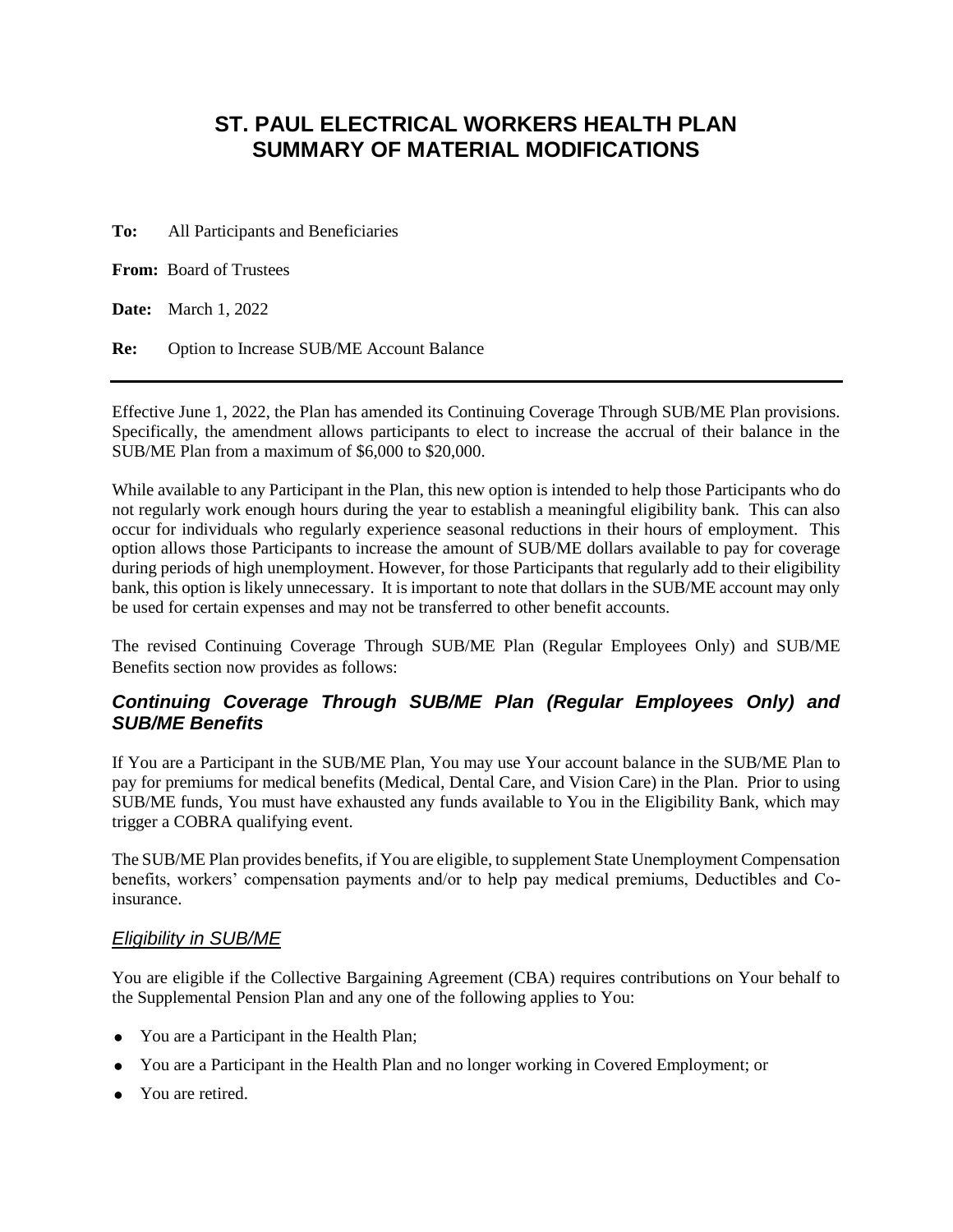The following groups are not eligible for the SUB/ME Plan:

- LEA agreement members and
- Retirees returning to Covered Employment.

### *Accumulating Your SUB/ME Account Balance*

If You are eligible, an account is established for You. Your Employer contributes to the account on Your behalf.

Contributions into Your account can accumulate up to either of the following balance amounts:

Option (1): Six Thousand Dollars (\$6,000) automatically; or,

Option (2): Twenty Thousand Dollars (\$20,000) should You elect by completing an election form and submitting it to the Fund Office.

Electing Option (2): While Option (2) above is available for any Participant in the SUB/ME Plan, it is best considered if You do not regularly work enough hours during the year or regularly experience seasonal reductions in your hours of employment such that you may lose coverage and need to make self or COBRA payments to continue your coverage under the Plan.

Subject to Forfeiture: It is important to note that your SUB/ME Account is subject to the "*Forfeiture of Your SUB/ME Account*" provisions detailed below. The trustees recommend you keep those forfeiture provisions in mind in accumulating a balance above the \$6,000 base maximum. If you do not regularly experience such breaks in your employment, exceeding the base \$6,000 SUB/ME Account threshold may be unnecessary.

Discontinuing SUB/ME Account Accrual under Option (2): If You complete an election form to allow your SUB/ME to exceed the \$6,000 threshold in Option (1) above, you can later elect to stop accruing contributions prior to reaching the \$20,000 maximum allowed for in Option (2) above by completing an election change form with the Fund Office. However, you will not be able to transfer that accumulated balance to any other plan for which contributions are made on your behalf. Furthermore, as noted above, your SUB/ME account remains subject to the "Forfeiture of Your SUB/ME Account" provisions detailed below.

Earnings Gains and Losses: Your account value may exceed the above noted amounts under either Option (1) or (2) based on earnings (gains/losses) that the Trustees apply to all accounts from time to time.

#### Examples of Option (2) SUB/ME Account Operation:

- **Example No. 1:** John elects to have his SUB/ME accrue above the \$6,000 amount. When his account accumulates to \$14,000, he elects to stop accumulating any further contributions into his SUB/ME Account. He must complete an election form to stop the contributions from going to his SUB/ME Account. His balance will continue to accrue interest. He can use his balance for any permissible SUB/ME Account benefits. However, John is not permitted to transfer his balance to any other account or use the balance for any benefits that are ineligible for payment under the SUB/ME Account.
- **Example No. 2:** John elects to have his SUB/ME accrue above the \$6,000 amount. When his account accumulates to \$20,000, he will not be able to accumulate any further contributions in his SUB/ME Account. His balance will continue to accrue interest. He can use his balance for any permissible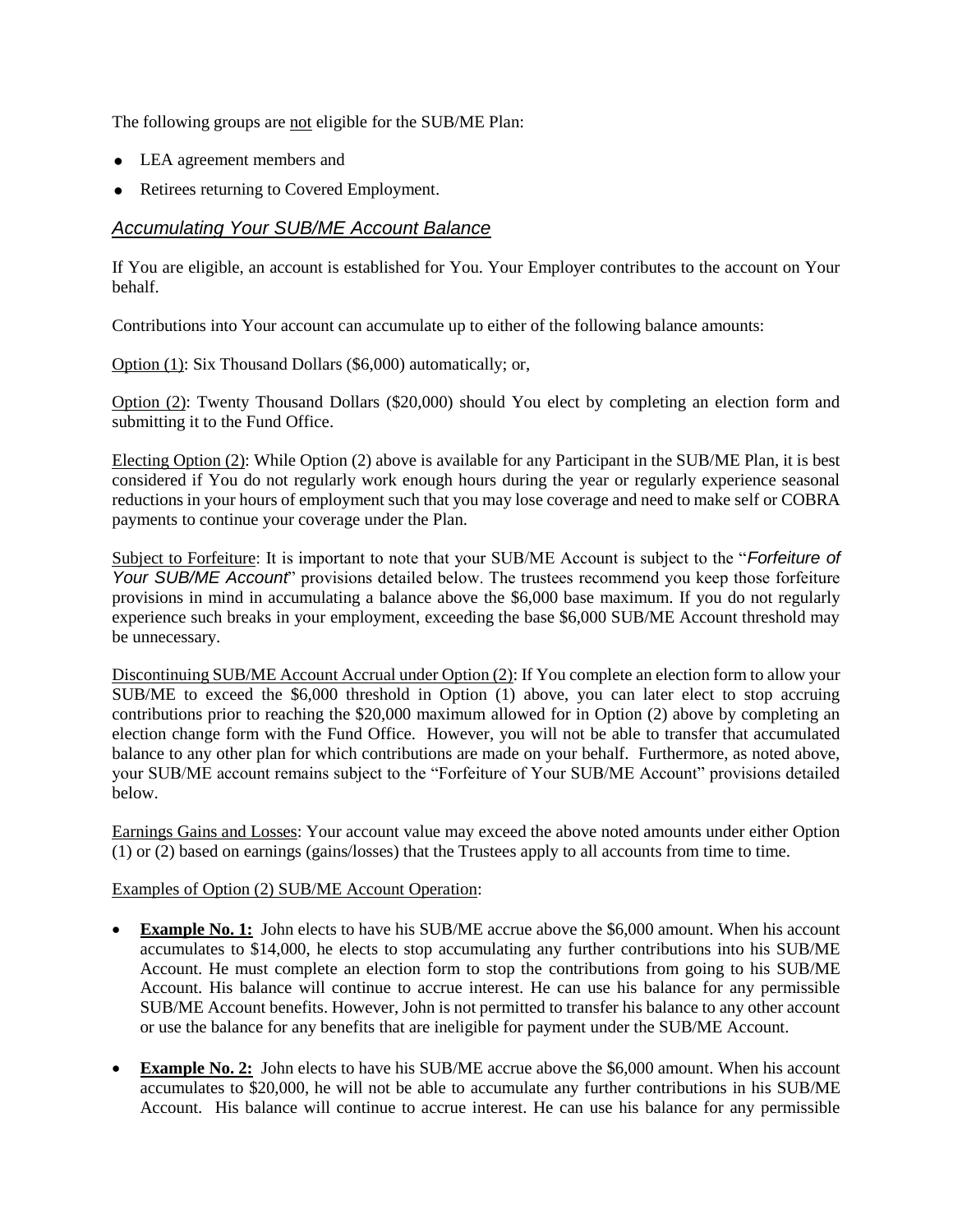SUB/ME Account benefits. However, John is not permitted to transfer his balance to any other account or use the balance for any benefits that are ineligible for payment under the SUB/ME Account. If John's balance drops below \$20,000, he may once again elect to receive contributions into his SUB/ME Account and allow them to accumulate up to the \$20,000 maximum.

 **Example No. 3:** John has accumulated up to \$20,000 in his SUB/ME Account and in fact upon reaching the maximum, has continued to earn interest such that as of January 31, 2025, he has accumulated a balance, with interest, of \$22,500. John separated from employment with his employer on January 31, 2025, and loses coverage under the Plan and chooses not to access his SUB/ME Account to make self-payments to continue his coverage. If John does not return to coverage under the Plan by February 1, 2028, he will forfeit the entirety of his balance in his SUB/ME Account.

# *SUB/ME Benefits*

You may use Your SUB/ME account to pay for the following benefits:

- You may receive Two Hundred Fifty Dollars (\$250) a week (subject to tax withholding), if You are receiving (and have been receiving for three weeks) Workers' Compensation or if you are receiving disability benefits under Part A of the Plan and if You have at least One Thousand Two Hundred Dollars (\$1,200) in Your account;
- You may receive Two Hundred Fifty Dollars (\$250) a week (subject to tax withholding), if You are receiving (and have been receiving for three weeks) Unemployment Compensation for unemployment and if You have at least One Thousand Two Hundred Dollars (\$1,200)in Your account;
- The account may be used to pay monthly medical premiums for You, Retirees (even with the Retirement Medical Funding Plan), or surviving Dependents;
- If You have not worked sufficient hours to make a full contribution to the Health Plan and You have received a bill from the Health Plan and have not responded within twenty-one (21) days of the invoice date from the Health Plan, You will pay for continued medical coverage from Your SUB/ME account, after Your Medical Eligibility Bank account is exhausted; or
- The SUB/ME Plan also reimburses the following tax-deductible medical expenses for You or Your Dependents;
	- o Annual Deductibles under this Health Plan, the Supplemental Medicare Coverage Plan or under another employer-sponsored group health plan,
	- o Co-insurance (the amount You pay, after the Plan pays benefits) for medical expenses for Yourself or Your Dependent under this Health Plan, the Supplemental Medicare Coverage Plan or under another employer-sponsored group health plan, or
	- o Insurance premiums for You or a Dependent for this Health Plan, Supplemental Medicare Coverage Plan or under another employer-sponsored group health plan. All requests for reimbursement of premiums paid to another employer-sponsored health plan must be substantiated and must include an attestation that You (or Your surviving Dependents) are covered by such plan.

Filing a claim for reimbursement from the SUB/ME for the above noted expenses must be done on a form approved by the Trustees (available in the Fund Office) and include documentation that substantiates the expense actually incurred and its specific nature. All claims for medical expense reimbursement must be submitted within twelve (12) months of the date the expense was incurred. The amount reimbursed from a Participant's SUB/ME account shall not exceed the balance of the account on the date the claim for